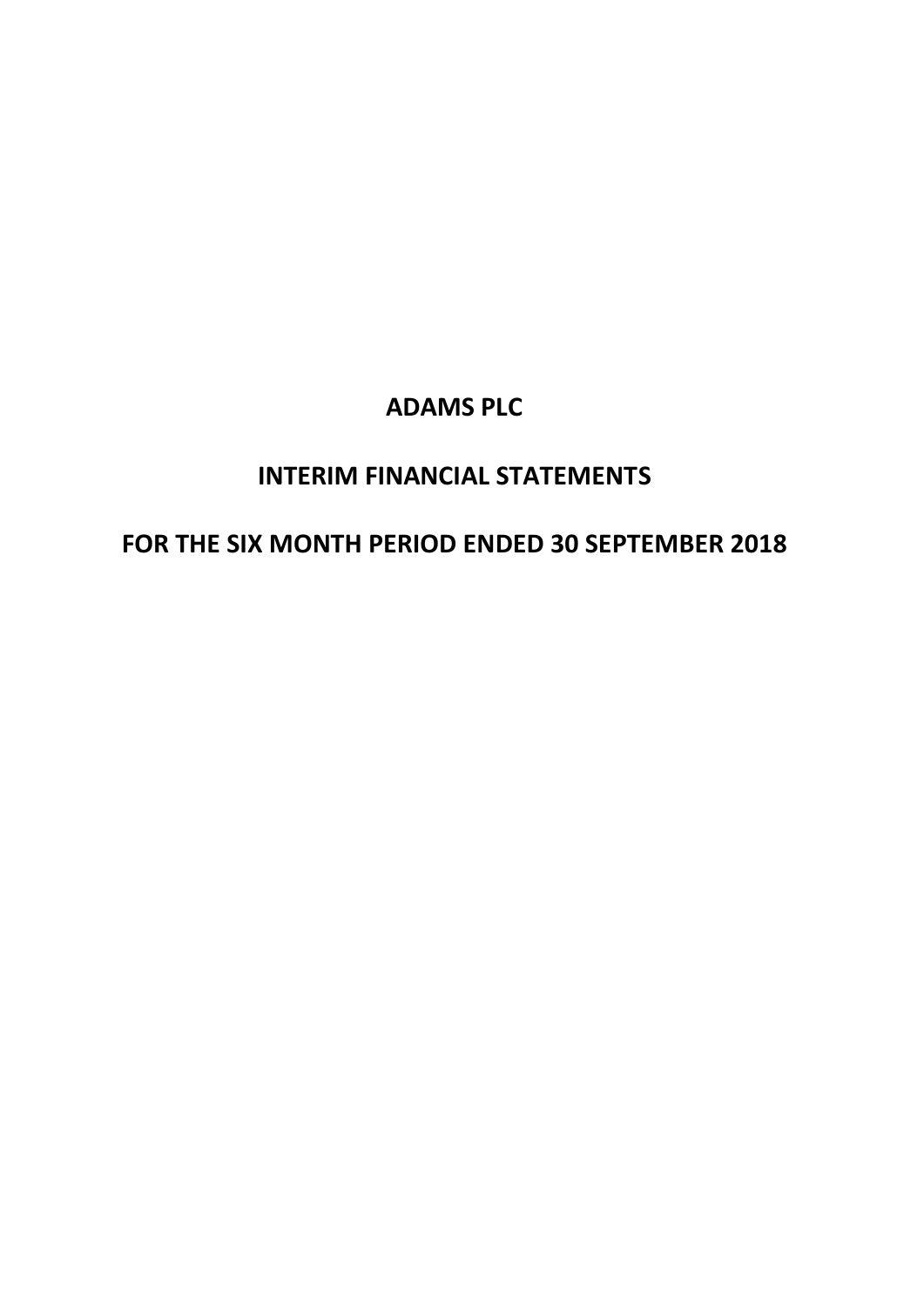## **CONTENTS**

| Company information                         | 1        |
|---------------------------------------------|----------|
| Chairman's statement                        | $2 - 3$  |
| Unaudited statement of comprehensive income | 4        |
| Unaudited statement of financial position   | 5.       |
| Unaudited statement of changes in equity    | 6        |
| Unaudited statement of cash flows           | 7        |
| Notes to the unaudited financial statements | $8 - 12$ |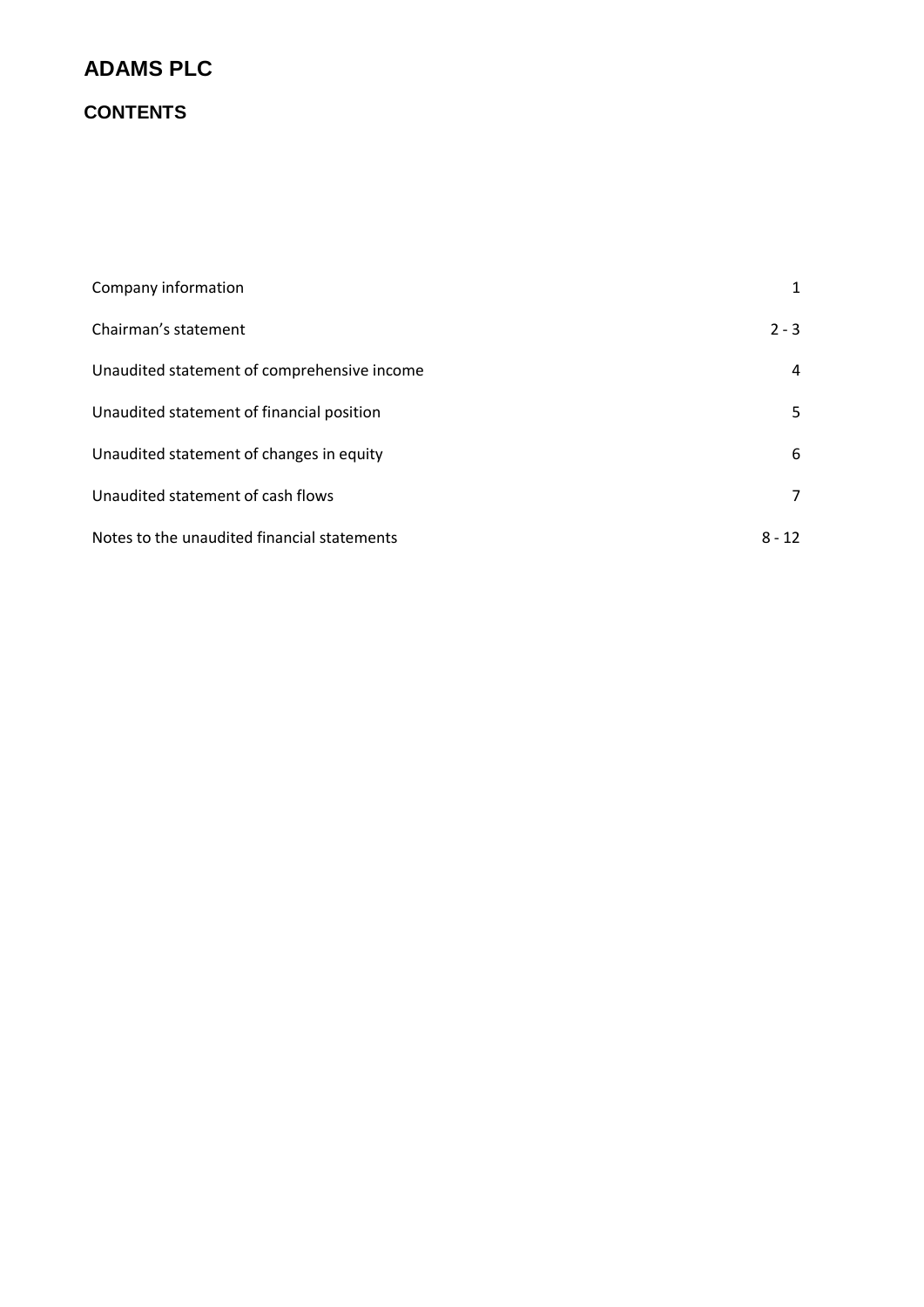### **COMPANY INFORMATION**

| <b>Directors</b>                       | M A Bretherton (non-executive Chairman)<br>N J Woolard (non-executive Director)<br>A R J Mitchell (non-executive Director) |
|----------------------------------------|----------------------------------------------------------------------------------------------------------------------------|
| <b>Secretary</b>                       | P P Scales                                                                                                                 |
| <b>Registrar and Registered office</b> | <b>FIM Capital Limited</b><br><b>IOMA House</b><br><b>Hope Street</b><br>Douglas<br>Isle of Man<br><b>IM1 1AP</b>          |
| <b>Auditors</b>                        | Jeffreys Henry LLP<br>Finsgate<br>5-7 Cranwood Street<br>London<br>EC1V 9EE                                                |
| <b>Nominated Advisor</b>               | <b>Cairn Financial Advisers LLP</b><br>Cheyne House<br>Crown Court<br>62-63 Cheapside<br>London<br>EC2V 6AX                |
| <b>Broker</b>                          | Peterhouse Capital Limited<br>3 Liverpool House<br>15 Eldon Street<br>London<br>EC2M 7LD                                   |
| <b>Crest Agent</b>                     | <b>Share Registrars Limited</b><br>The Courtyard<br>17 West Street<br>Farnham<br>Surrey<br>GU97DR                          |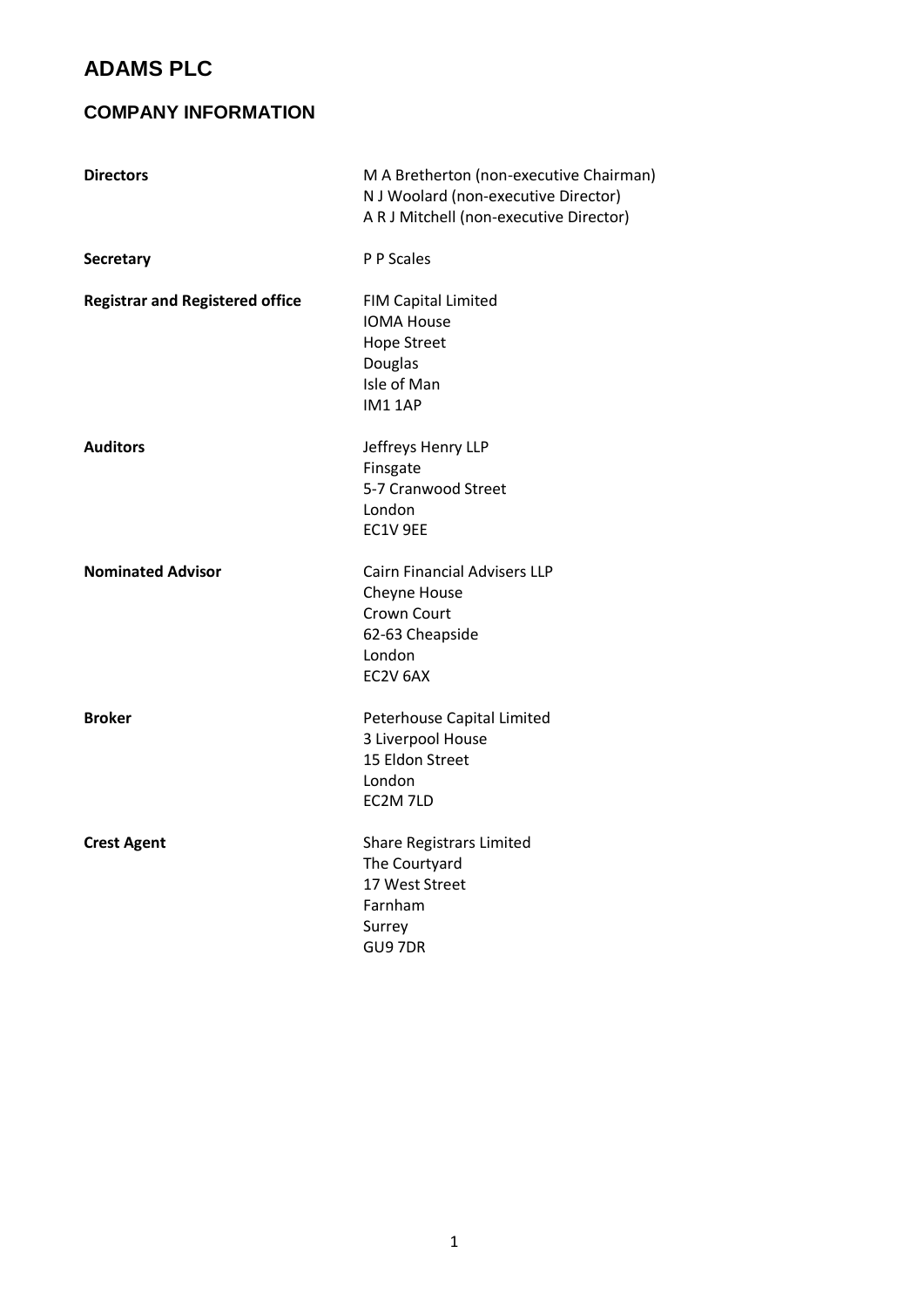### **CHAIRMAN'S STATEMENT**

### **FOR THE SIX MONTH PERIOD TO 30 SEPTEMBER 2018**

Adams Plc ("Adams" or the "Company") delivered a profit after tax of £517,000 in the six months ended 30 September 2018 compared to a loss of £51,000 in the half year to 30 September 2017. The increase in profitability is principally due to investment returns being higher by £572,000.

The presentational currency of Adams was changed from Euros to Pounds Sterling during the year to 31 March 2018. In accordance with accounting standards, the comparative financial information for the half year ended 30 September 2017 as previously reported in Euros, has been presented in Pounds Sterling using the procedures outlined in note 4.2 to the condensed financial statements.

During the six months ended 30 September 2018, the Company remained almost fully invested and did not make any new investments or make any investment disposal realisations.

Adams held 6 investments at 30 September 2018, of which 3 were listed and 3 were un-listed, and for which the total investment carrying value was £2.62 million (31 March 2018: £2.08 million, represented by 3 listed and 3 un-listed investment holdings).

The Company held cash balances of £30,000 at 30 September 2018, compared to cash balances of £52,000 at the previous 31 March 2018 year end. Net assets attributable to shareholders of Adams at 30 September 2018 were £2.63 million (equivalent to 3.18 pence per share) versus £2.11 million (equivalent to 2.55 pence per share) at 31 March 2018.

#### **Business model and investing policy**

Adams is an investing company with an investing policy under which the Board is seeking to acquire interests in special situation investment opportunities that have an element of distress, dislocation, dysfunction or other special situation attributes and that the Board perceives to be undervalued. The principal focus is in the small to middle-market capitalisation sectors in the UK or Europe, but the directors will also consider possible special situation opportunities anywhere in the world if they believe there is an opportunity to generate added value for shareholders.

#### **Investment Portfolio**

The listed investments held by the Company at 30 September 2018 comprise Petrofac Limited, Eland Oil & Gas Plc and Communisis Plc. In addition, the Company held shares and loan notes in unquoted Sherwood Holdings Limited (which owns Source Bioscience Ltd as its principal subsidiary asset) and unquoted shares in both Abaco Capital Plc and Oxford Pharmascience Limited.

Petrofac is a multinational service provider to the oil and gas production and processing industry. The company designs, builds, operates and maintains oil and gas facilities with a focus on delivering first class project execution, cost control and effective risk management. Petrofac has a 36-year track record and has grown significantly to become a constituent of the FTSE 250 Index. The company has 31 offices and approximately 13,500 staff worldwide, comprising more than 80 nationalities.

Eland is an independent oil and gas company with principal interests in the prolific Niger Delta. During 2018 to date, average gross production increased to around 30,000 barrels of oil per day and is expected to continue to increase further in the near-term.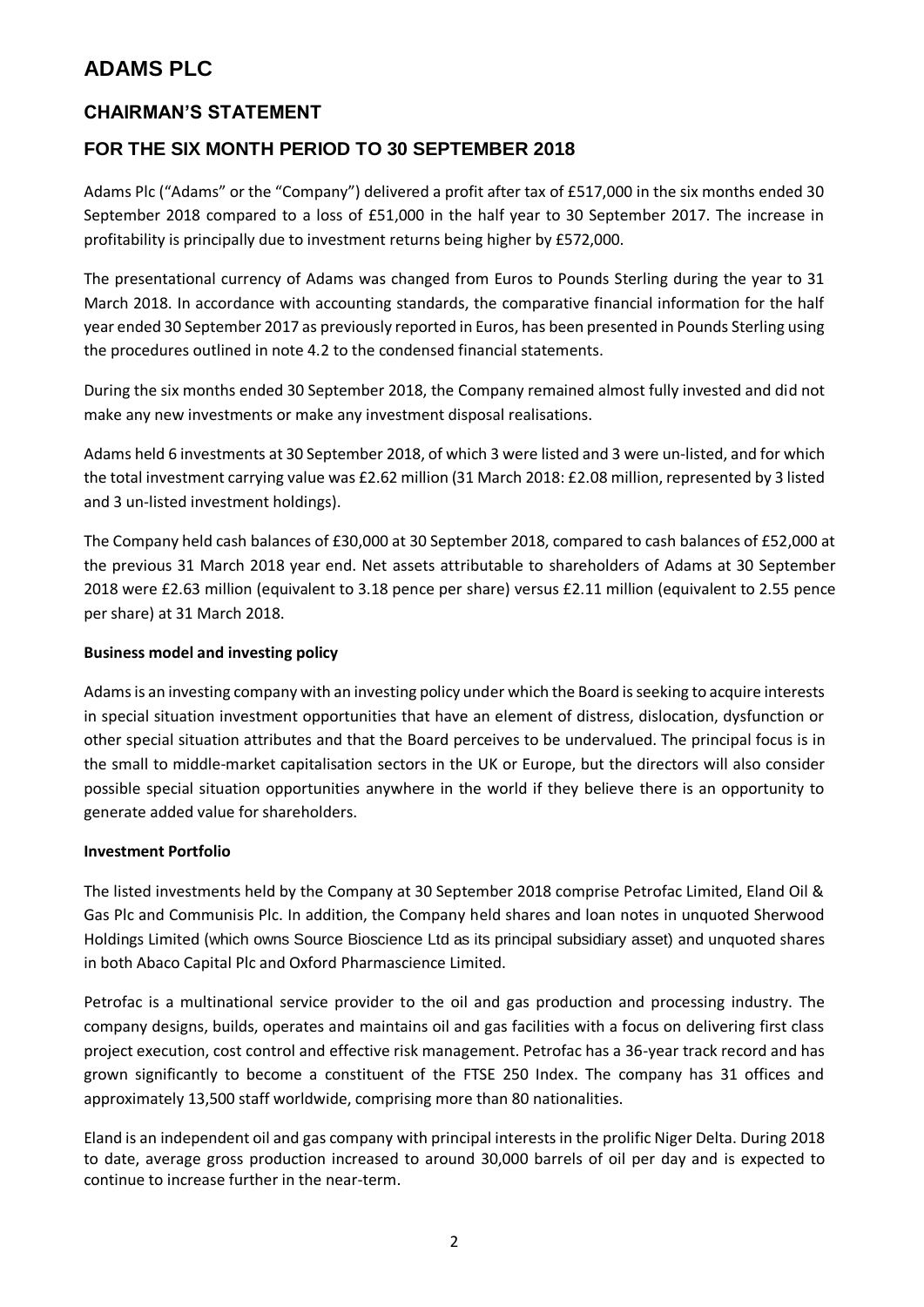### **CHAIRMAN'S STATEMENT**

### **FOR THE SIX MONTH PERIOD TO 30 SEPTEMBER 2018**

Communisis is a leading provider of outsourced digital asset management and personalised customer communication services. On 23 October 2018, Bidco Ltd, a wholly-owned indirect subsidiary of OSG Group Holdings Inc., made a recommended 71 pence per share cash offer for the entire share capital of Communisis. It is proposed that the cash acquisition be implemented by means of a court-sanctioned scheme of arrangement under Part 26 of the UK Companies Act, which requires the approval of Communisis shareholders at a court meeting and general meeting and the sanction of the court. If approved, the acquisition is expected to complete in December 2018 and would generate cash proceeds of £143,000 for Adams on disposal of its investment holding in Communisis.

Abaco Capital (formerly Oxford Pharmascience Plc) underwent a demerger of its Oxford Pharmascience Limited business in December 2017 and cancelled its AIM listing in May 2018. The company subsequently undertook a members' voluntary liquidation and a distribution of funds back to shareholders under which Adams received a £30,000 payment in October 2018. As a result and subsequent to Adams's 30 September 2018 half year end, the Company no longer has an investment holding in Abaco Capital.

Oxford Pharmascience (as demerged from Abaco Capital) is a drug development company that re-develops approved drugs to make them better, safer and easier to take and it has a current focus to develop improved formulations of non-steroidal anti-inflammatory drugs (NSAIDs) and statins. Subsequent to Adams's 30 September 2018 half year end, the Company sold its small investment holding in Oxford Pharmascience for £3,000.

Source Bioscience is an international provider of state of the art laboratory services and products and has an expertise in clinical diagnostics, genomics, proteomics, drug discovery & development research and analytical testing services.

#### *Outlook*

There is continued reason for investment caution in the near term, given the many threats to a sustained global recovery, including a trade war between the US and China, rising US interest rates, the tightening of global monetary conditions and ongoing Brexit uncertainties.

Weak equity markets in the current December quarter period to date have adversely impacted the value of our investment holdings and reversed some of the investment gains reported in the six months ended 30 September 2018. We remain committed, however, to delivering additional value for our shareholders and will continue to maintain a rigorous and highly selective investment approach with a view to exploiting opportunities as they emerge. We are confident that this approach will enable us to build considerable value for shareholders going forward.

Michael Bretherton Chairman 27 November 2018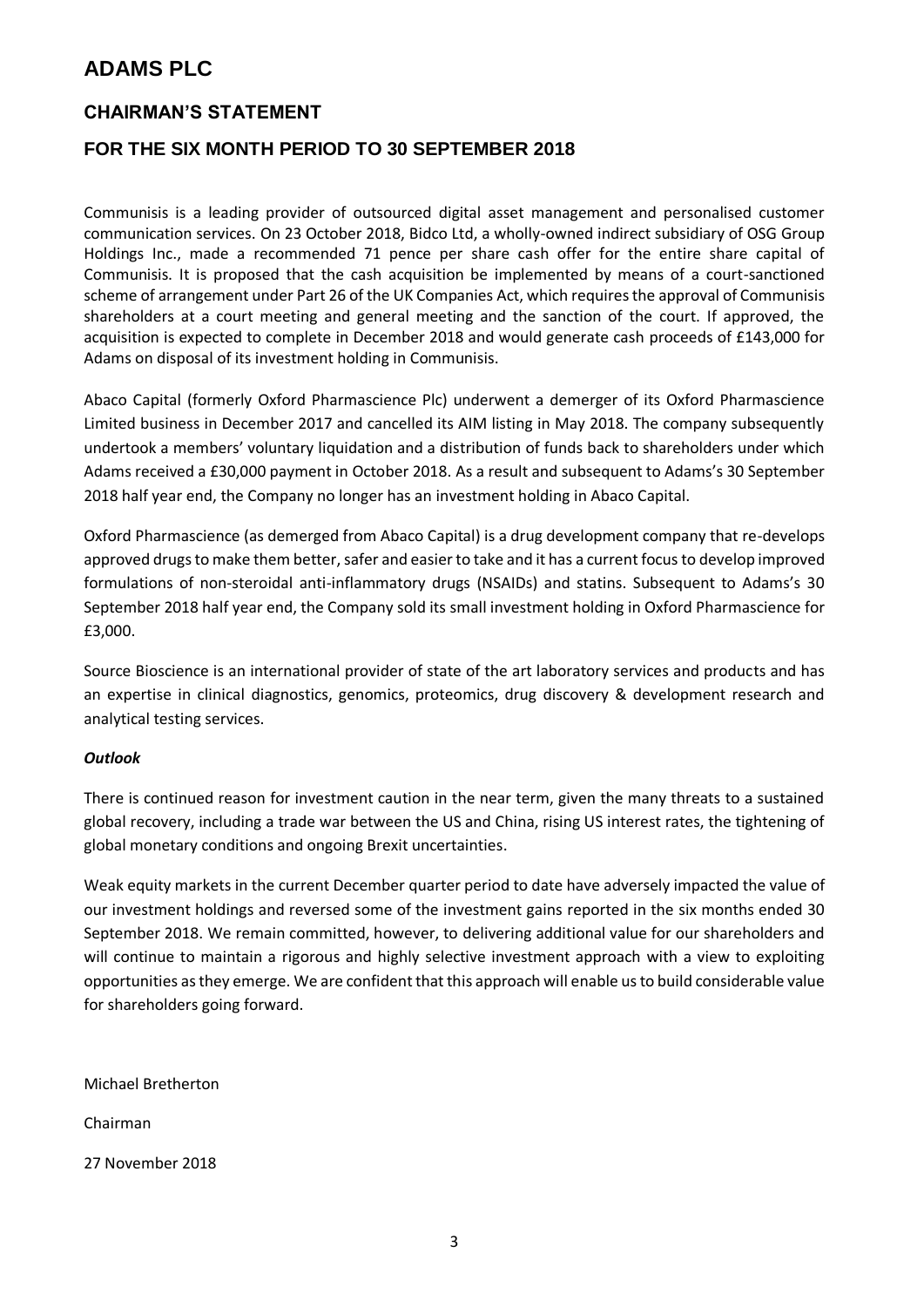## **CONDENSED STATEMENT OF COMPREHENSIVE INCOME**

## **FOR THE SIX MONTH PERIOD TO 30 SEPTEMBER 2018**

|                                                                | <b>Note</b> | 6 months ended<br>30 Sep 2018<br>(Unaudited)<br>£'000 | <b>Year ended</b><br>31 Mar 2018<br>(Audited)<br>f'000 | 6 months ended<br>30 Sep 2017<br>(Unaudited)<br>f'000 |
|----------------------------------------------------------------|-------------|-------------------------------------------------------|--------------------------------------------------------|-------------------------------------------------------|
| Gain on investments<br>Dividend income                         | 5           | 541<br>57                                             | 280<br>45                                              | 13<br>13                                              |
| <b>Investment return</b><br><b>Expenses</b>                    |             | 598                                                   | 325                                                    | 26                                                    |
| Administrative expenses                                        |             | (86)                                                  | (155)                                                  | (82)                                                  |
| <b>Operating profit/(loss)</b>                                 |             | 512                                                   | 170                                                    | (56)                                                  |
| Interest income                                                |             | 5                                                     | 10                                                     | 5                                                     |
| Profit/(loss) on ordinary activities before<br>taxation        |             | 517                                                   | 180                                                    | (51)                                                  |
| Tax on profit/(loss) on ordinary activities                    |             |                                                       |                                                        |                                                       |
| Profit/(loss) for the period                                   |             | 517                                                   | 180                                                    | (51)                                                  |
| Total comprehensive income/(loss) for the<br>period            |             | 517                                                   | 180                                                    | (51)                                                  |
| Earnings/(loss) per ordinary share<br><b>Basic and diluted</b> | 10          | 0.63p                                                 | 0.25p                                                  | (0.08)p                                               |

There are no other items of comprehensive income/(loss).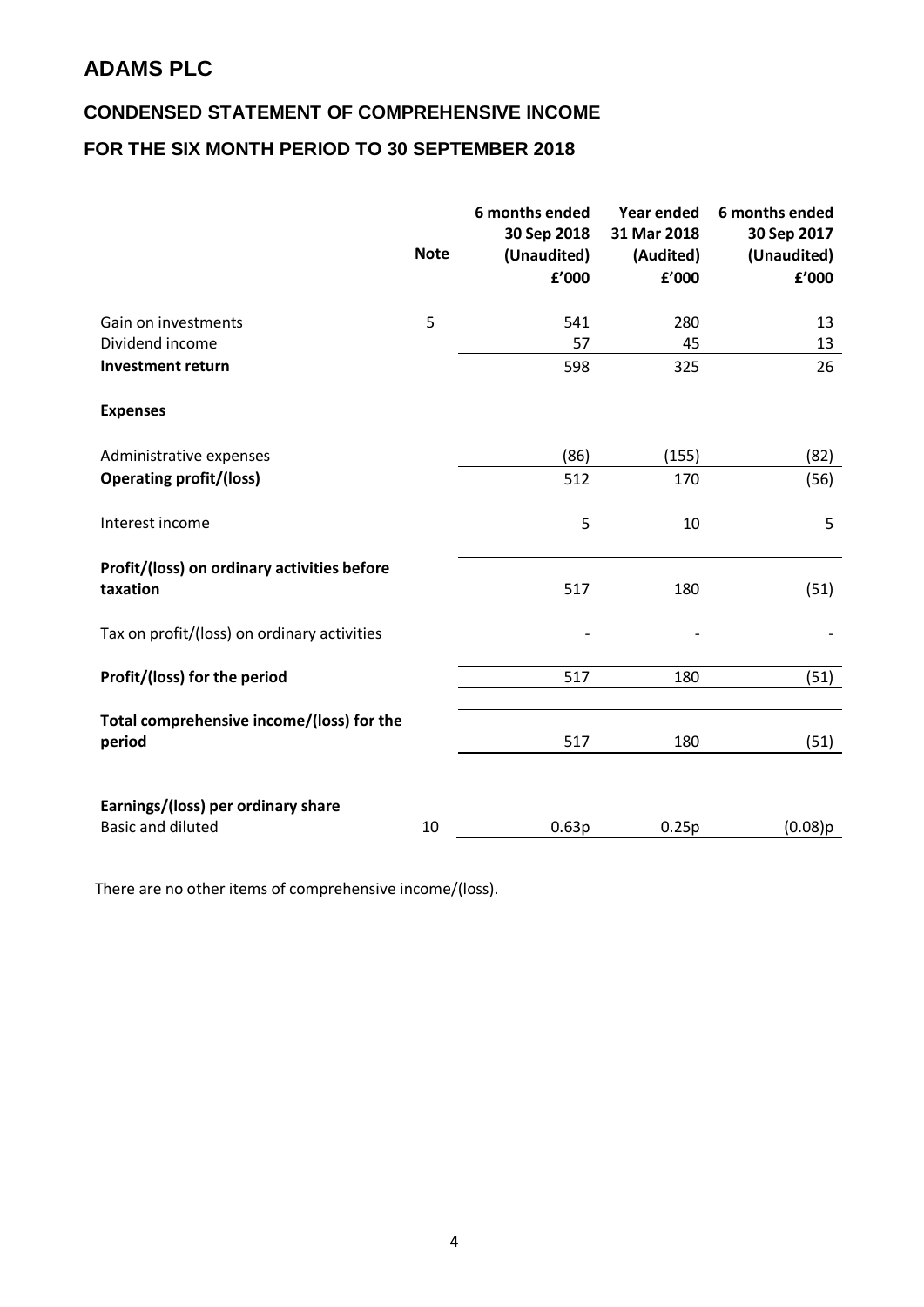### **CONDENSED STATEMENT OF FINANCIAL POSITION**

### **AS AT 30 SEPTEMBER 2018**

|                                      |                | As at<br>30 Sep 2018<br>(Unaudited) | As at<br>31 Mar 2018<br>(Audited) | As at<br>30 Sep 2017<br>(Unaudited) |
|--------------------------------------|----------------|-------------------------------------|-----------------------------------|-------------------------------------|
|                                      | <b>Note</b>    | £'000                               | £'000                             | f'000                               |
| <b>Assets</b>                        |                |                                     |                                   |                                     |
| <b>Non-current assets</b>            |                |                                     |                                   |                                     |
| Investments                          | 6              | 2,622                               | 2,076                             | 1,822                               |
| <b>Current assets</b>                |                |                                     |                                   |                                     |
| Trade and other receivables          | $\overline{7}$ | 6                                   | $\overline{2}$                    | $\mathbf{1}$                        |
| Cash and cash equivalents            |                | 30                                  | 52                                | 78                                  |
| <b>Current assets</b>                |                | 36                                  | 54                                | 79                                  |
|                                      |                |                                     |                                   |                                     |
| <b>Total assets</b>                  |                | 2,658                               | 2,130                             | 1,901                               |
| <b>Liabilities</b>                   |                |                                     |                                   |                                     |
| <b>Current liabilities</b>           |                |                                     |                                   |                                     |
| Trade and other payables             | 8              | (32)                                | (21)                              | (23)                                |
| <b>Total liabilities</b>             |                | (32)                                | (21)                              | (23)                                |
|                                      |                |                                     |                                   |                                     |
| Net current assets                   |                | $\overline{4}$                      | 33                                | 56                                  |
|                                      |                |                                     |                                   |                                     |
| <b>Net assets</b>                    |                | 2,626                               | 2,109                             | 1,878                               |
| <b>Equity</b>                        |                |                                     |                                   |                                     |
| Called up share capital              | 9              | 826                                 | 1,001                             | 1,001                               |
| Share premium                        | 9              |                                     | 1,401                             | 1,401                               |
| Accumulated gains/(losses)           |                | 1,800                               | (49)                              | (280)                               |
| Foreign currency translation reserve |                |                                     | (244)                             | (244)                               |
| <b>Total shareholder equity</b>      |                | 2,626                               | 2,109                             | 1,878                               |

The condensed interim financial statements were approved and authorised for issue by the Board of Directors on 27 November 2018 and signed on its behalf by:

Michael Bretherton Chairman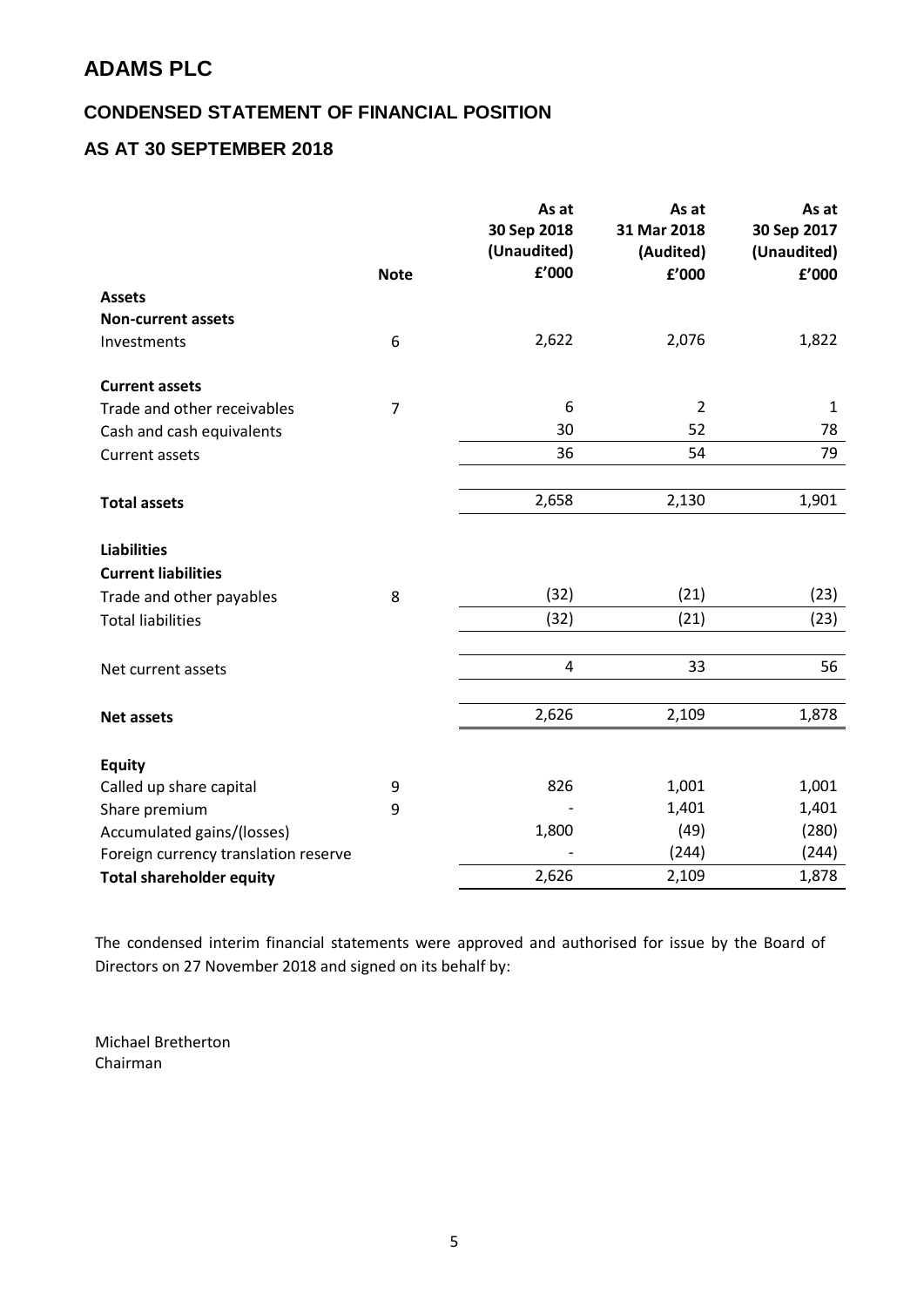# **CONDENSED STATEMENT OF CHANGES IN EQUITY FOR THE SIX MONTH PERIOD TO 30 SEPTEMBER 2018**

|                                         |              |              | Foreign<br>currency |                |       |
|-----------------------------------------|--------------|--------------|---------------------|----------------|-------|
|                                         | <b>Share</b> | <b>Share</b> | translation         | Accumulated    |       |
|                                         | Capital      | Premium      | reserve             | gains/(losses) | Total |
|                                         | £'000        | f'000        | £'000               | f'000          | f'000 |
| At 31 March 2017 (audited)              | 636          | 783          | (244)               | (229)          | 946   |
| Issue of shares                         | 365          | 618          |                     |                | 983   |
| Total comprehensive loss for period     |              |              |                     | (51)           | (51)  |
| At 30 September 2017 (unaudited)        | 1,001        | 1,401        | (244)               | (280)          | 1,878 |
| Total comprehensive gain for period     |              |              |                     | 231            | 231   |
| At 31 March 2018 (audited)              | 1,001        | 1,401        | (244)               | (49)           | 2,109 |
| Total comprehensive gain for period     |              |              |                     | 517            | 517   |
| Redenomination of share capital         | (175)        | 175          |                     |                |       |
| Elimination of foreign currency reserve |              | (244)        | 244                 |                |       |
| Reclassification of share premium       |              | (1, 332)     |                     | 1,332          |       |
| At 30 September 2018 (unaudited)        | 826          |              |                     | 1,800          | 2,626 |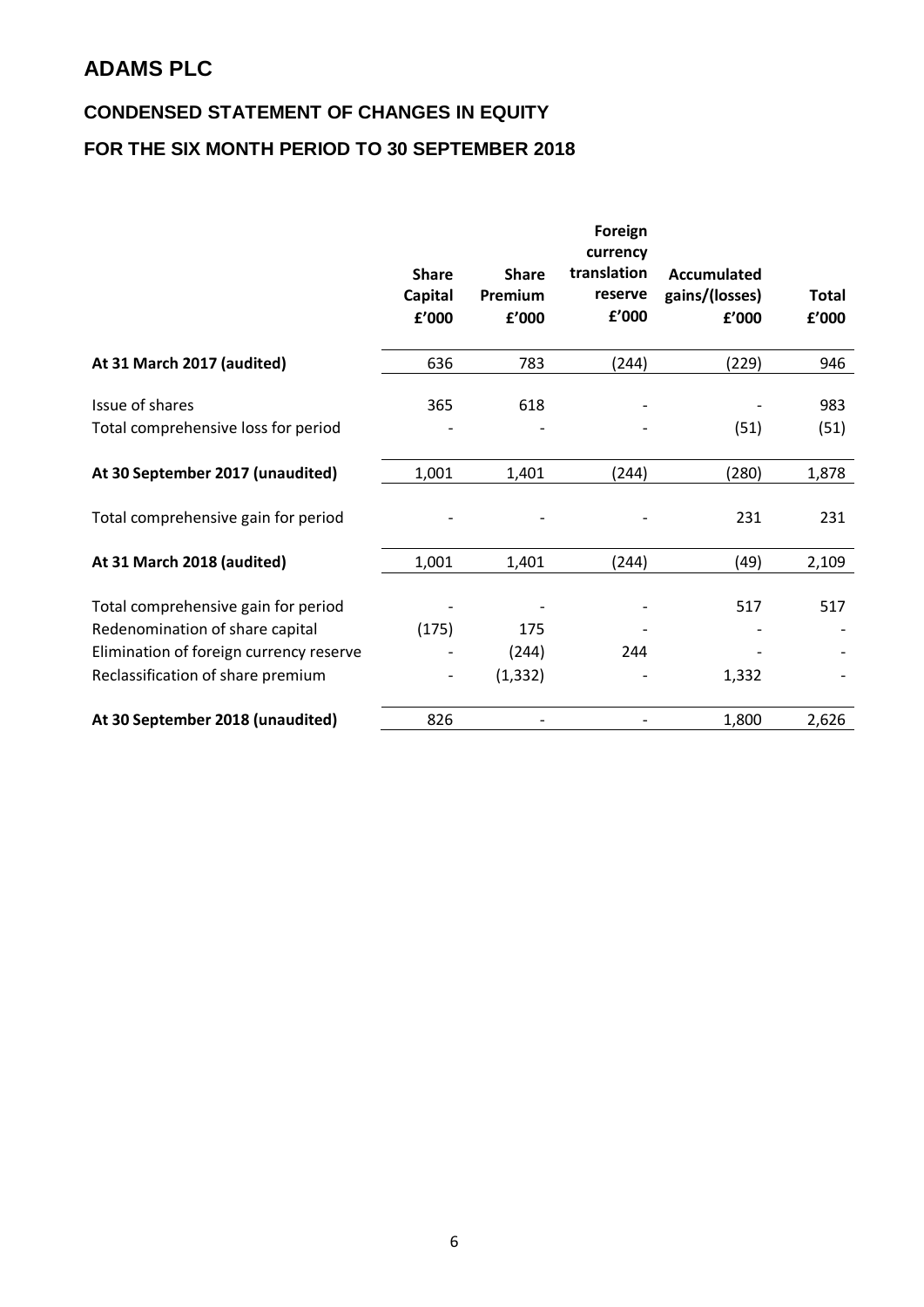### **CONDENSED STATEMENT OF CASH FLOWS**

## **FOR THE SIX MONTH PERIOD TO 30 SEPTEMBER 2018**

|                                                                                                       | 6 months<br>ended<br>30 Sep 2018<br>(Unaudited)<br>£'000 | Year<br>ended<br>31 Mar 2018<br>(Audited)<br>£'000 | 6 months<br>ended<br>30 Sep 2017<br>(Unaudited)<br>£'000 |
|-------------------------------------------------------------------------------------------------------|----------------------------------------------------------|----------------------------------------------------|----------------------------------------------------------|
| Profit/(loss) for the period                                                                          | 517                                                      | 180                                                | (51)                                                     |
| Unrealised gain on revaluation of investments                                                         | (541)                                                    | (237)                                              | (14)                                                     |
| Realised (gain)/loss on disposal of investments                                                       |                                                          | (43)                                               | $\mathbf{1}$                                             |
| (Increase)/decrease in trade and other receivables                                                    | (4)                                                      |                                                    | $\mathbf{1}$                                             |
| Increase/(decrease) in trade and other payables                                                       | 11                                                       | (5)                                                | (3)                                                      |
| Net cash outflows from operating activities                                                           | (17)                                                     | (105)                                              | (66)                                                     |
| Cash flows from investing activities<br>Proceeds from sales of investments<br>Purchase of investments | (5)                                                      | 730<br>(1, 591)                                    | 72<br>(946)                                              |
| Net cash used in investing activities                                                                 | (5)                                                      | (861)                                              | (874)                                                    |
| <b>Cash flows from financing activities</b>                                                           |                                                          |                                                    |                                                          |
| Issue of ordinary share capital                                                                       |                                                          | 983                                                | 983                                                      |
| Net cash generated from financing activities                                                          |                                                          | 983                                                | 983                                                      |
| Net (decrease)/increase in cash and cash<br>equivalents                                               | (22)                                                     | 17                                                 | 43                                                       |
| Cash and cash equivalents at beginning of period                                                      | 52                                                       | 35                                                 | 35                                                       |
| Cash and cash equivalents at end of period                                                            | 30                                                       | 52                                                 | 78                                                       |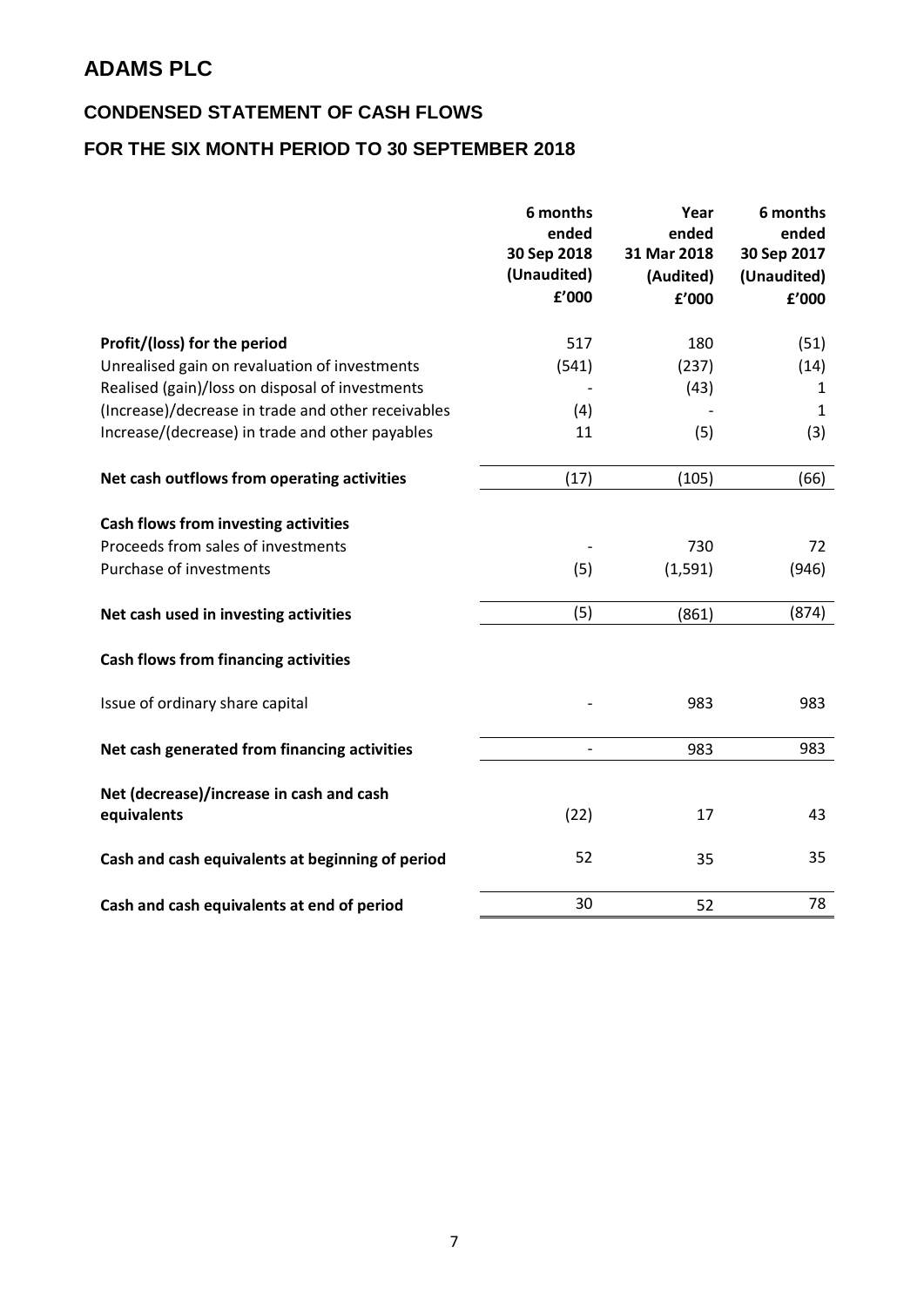### **NOTES TO THE CONDENSED FINANCIAL STATEMENTS**

### **FOR THE SIX MONTH PERIOD TO 30 SEPTEMBER 2018 (continued**

#### **1 General information**

Adams Plc is a company incorporated in the Isle of Man and is listed on the AIM market of the London Stock Exchange.

#### **2 Basis of preparation**

The interim financial statements of Adams Plc are unaudited condensed financial statements for the six months ended 30 September 2018. These include unaudited comparatives for the six months ended 30 September 2017 together with audited comparatives for the year ended 31 March 2018.

These interim condensed financial statements have been prepared on the basis of the accounting policies expected to apply for the financial year to 31 March 2019 which are based on the recognition and measurement principles of International Financial Reporting Standards (IFRS) as adopted by the European Union (EU). The financial statements have been prepared under the historical cost convention. The Company's presentation and functional currency is GBP Pounds Sterling.

The interim financial statements do not include all of the information required for full annual financial statements and do not comply with all the disclosures in IAS 34 'Interim Financial Reporting', and should be read in conjunction with the Company's annual financial statements to 31 March 2018. Accordingly, whilst the interim statements have been prepared in accordance with IFRS, they cannot be construed as being in full compliance with IFRS.

The preparation of financial statements in conformity with IFRS as adopted by the EU requires the use of certain critical accounting estimates. It also requires management to exercise its judgement in the process of applying the Company's accounting policies.

#### **3 Going concern**

Information on the business environment, financial position and the factors underpinning the Company's future prospects and portfolio are included in the Chairman's Statement. The Directors confirm that they are satisfied that the Company has adequate financial resources to continue in business for the medium term based on the current liquid resources available. For this reason, they continue to adopt the going concern basis in preparing the financial statements.

#### **4 Significant accounting policies**

The accounting policies adopted are consistent with those followed in the preparation of the annual financial statements of Adams Plc for the year ended 31 March 2018 which received an unqualified audit opinion. A copy of these financial statements is available on the Company website at [www.adamsplc.co.uk.](http://www.adamsplc.co.uk/)

#### *4.1 Changes in significant accounting policies*

The accounting policies adopted are consistent with those of the previous financial year except for a change in the reporting currency of the Company to GBP, as described in the annual financial statements of Adams Plc for the year ended 31 March 2018.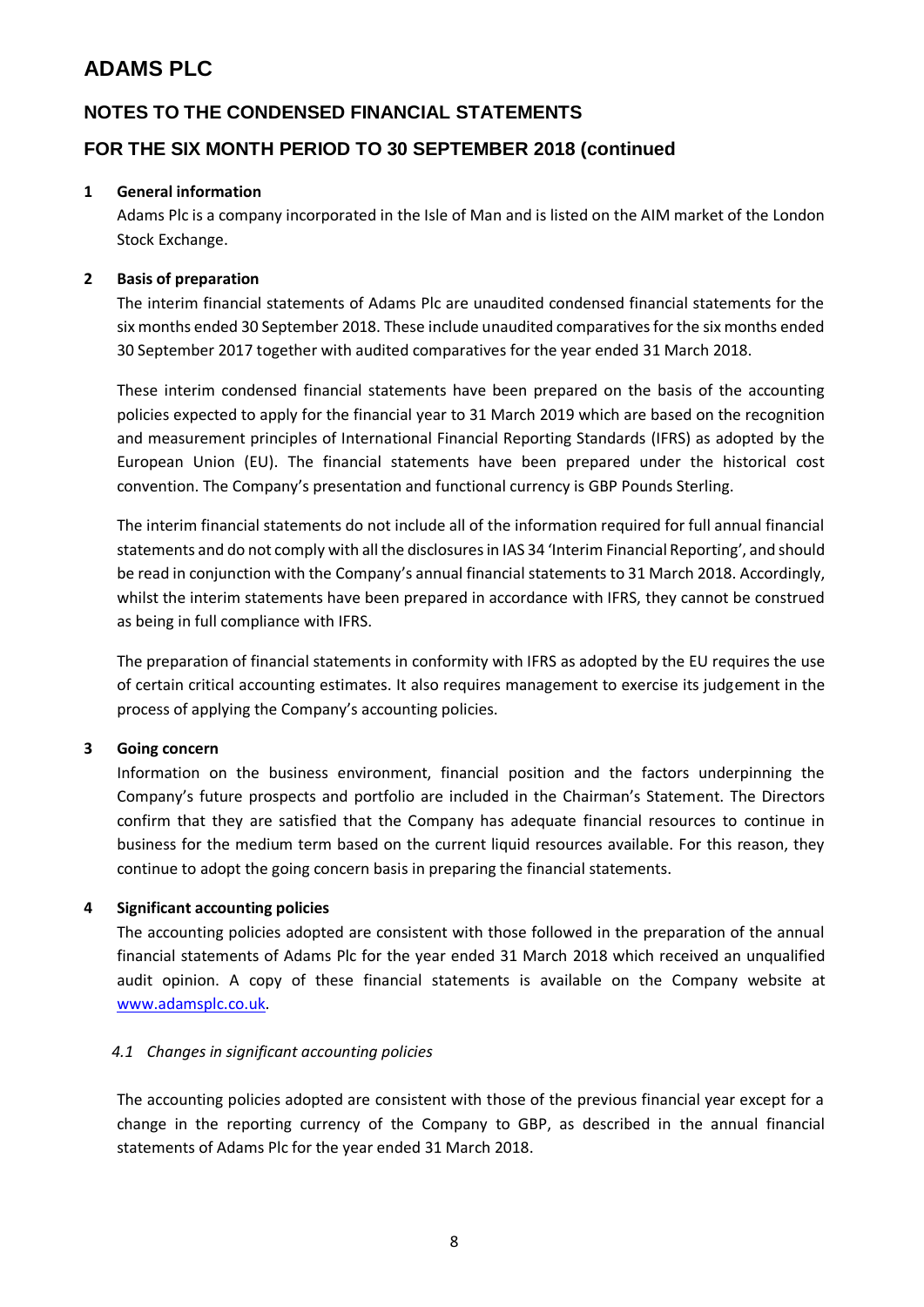### **NOTES TO THE CONDENSED FINANCIAL STATEMENTS**

### **FOR THE SIX MONTH PERIOD TO 30 SEPTEMBER 2018 (continued**

The change in reporting currency is a change in accounting policy and has been accounted for retrospectively in line with IAS 8. New standards and amendments to IFRS effective as for the financial reporting period have been reviewed by the Company and there has been no material impact on the financial statements as a result of these standards and amendments. The Company has not early adopted any amendment, standard or interpretation that has been issued but is not yet effective.

#### *4.2 Functional and presentational currency*

The presentational currency of the Company was changed during the year ended 31 March 2018 from EUR ( $\epsilon$ ) to GBP ( $\epsilon$ ). This change in the reporting currency of the Company was made with effect from 1 April 2017 to reflect the fact that the Company no longer had Euro based operations, assets or significant transactions denominated in Euros.

The functional currency of the Company continues to be that of the primary economic environment in which the Company operates which is 'Pounds Sterling' (£). This is the currency in which expenses are incurred, salaries are paid, income is received, and equity funds are raised.

A change in presentational currency is classified as a change in accounting policy which is accounted for retrospectively. In accordance with accounting standards the statutory financial information included in the Company's annual report for the year ended 31 March 2017 previously reported in EUR was restated into GBP using the procedures outlined below:

- assets and liabilities denominated in non-sterling currencies were translated into sterling at closing rates of exchange. Non-sterling trading results were translated into sterling at average rates of exchange;
- Share Capital, share premium and other reserves were translated at the historic rates prevalent at the dates of transactions;
- all exchange rates used were extracted from the Company's underlying financial records; and
- foreign exchange translation differences resulting from the above retranslations were taken to a Foreign Exchange Translation Reserve.

The exchange rate applied to restate the 31 March 2017 balance sheet figures was  $\epsilon$ 1.17775 per £1 sterling. The average exchange rate used to restate the result for the year to 31 March 2017 was €1.13139.

Given the functional currency of the Company continues to be GBP with effect from 1 April 2017, the comparable 6 months trading results to 30 September 2017 and the balance sheet figures at that date have now simply been presented in GBP without being retranslated into Euros as previously reported.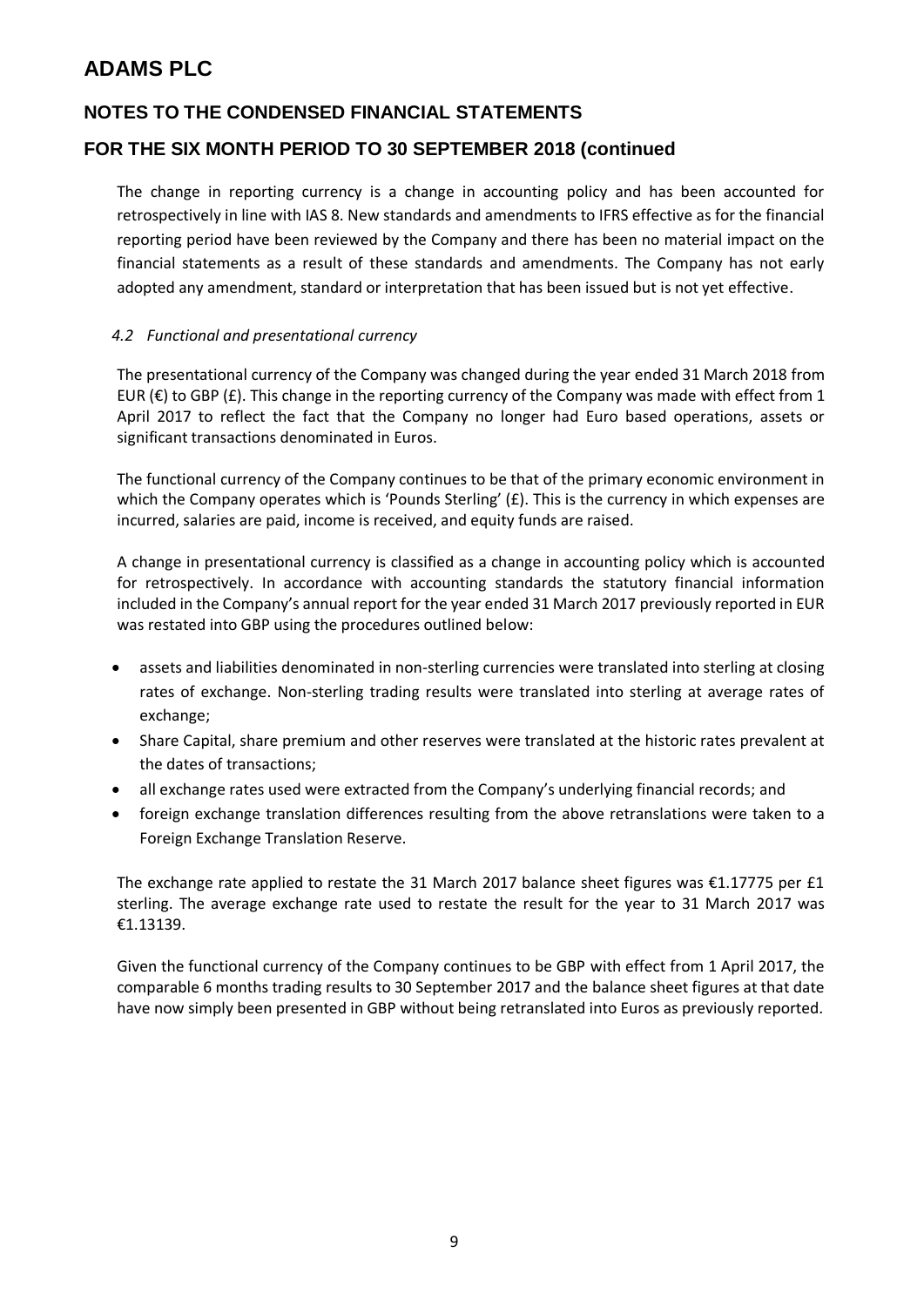# **NOTES TO THE CONDENSED FINANCIAL STATEMENTS FOR THE SIX MONTH PERIOD TO 30 SEPTEMBER 2018 (continued**

#### **5 Segment reporting**

Operating segments for Adams Plc are reported based on the financial information provided to the Board, which is used to make strategic decisions. The Directors are of the opinion that under IFRS 8 'Operating segments' the Company has only one reportable segment, being Investment Return. The Board assesses the performance of the operating segment based on financial information which is measured and presented in a manner consistent with that in the financial statements.

The principal sources of revenue for the Company in the period to 30 September 2018 were as follows:

|                                     | 6 months ended<br>30 Sep 2018<br>f'000 |       | Year ended 6 months ended |             |
|-------------------------------------|----------------------------------------|-------|---------------------------|-------------|
|                                     |                                        |       | 31 Mar 2018               | 30 Sep 2017 |
|                                     |                                        | f'000 | £'000                     |             |
| Unrealised gain on investments      | 541                                    | 237   | 14                        |             |
| Realised gain/(loss) on investments | $\overline{\phantom{a}}$               | 43    | (1)                       |             |
| <b>Total gain on investments</b>    | 541                                    | 280   | 13                        |             |

#### **6 Investments**

An analysis of movements in the value of the Company's investments is as follows:

|                                 | Quoted<br><b>Equity</b> | <b>Unquoted</b><br><b>Equity</b> | <b>Unquoted</b><br>Loan |       |
|---------------------------------|-------------------------|----------------------------------|-------------------------|-------|
|                                 | <b>Shares</b>           | <b>Shares</b>                    | <b>Notes</b>            | Total |
|                                 | £'000                   | £'000                            | £'000                   | £'000 |
| Fair value at 31 March 2017     | 837                     | 5                                | 93                      | 935   |
| Additions at cost               | 941                     |                                  | 5                       | 946   |
| <b>Disposals</b>                | (73)                    |                                  |                         | (73)  |
| Unrealised revaluation gains    | 14                      |                                  |                         | 14    |
| Fair value at 30 September 2017 | 1,719                   | 5                                | 98                      | 1,822 |
| Additions at cost               | 640                     |                                  | 5                       | 645   |
| <b>Disposals</b>                | (614)                   | -                                |                         | (614) |
| Unrealised revaluation gains    | 223                     |                                  |                         | 223   |
| Fair value at 31 March 2018     | 1,968                   | 5                                | 103                     | 2,076 |
| Additions at cost               |                         |                                  | 5                       | 5     |
| Unrealised revaluation gains    | 541                     | -                                |                         | 541   |
| Fair value at 30 September 2018 | 2,509                   | 5                                | 108                     | 2,622 |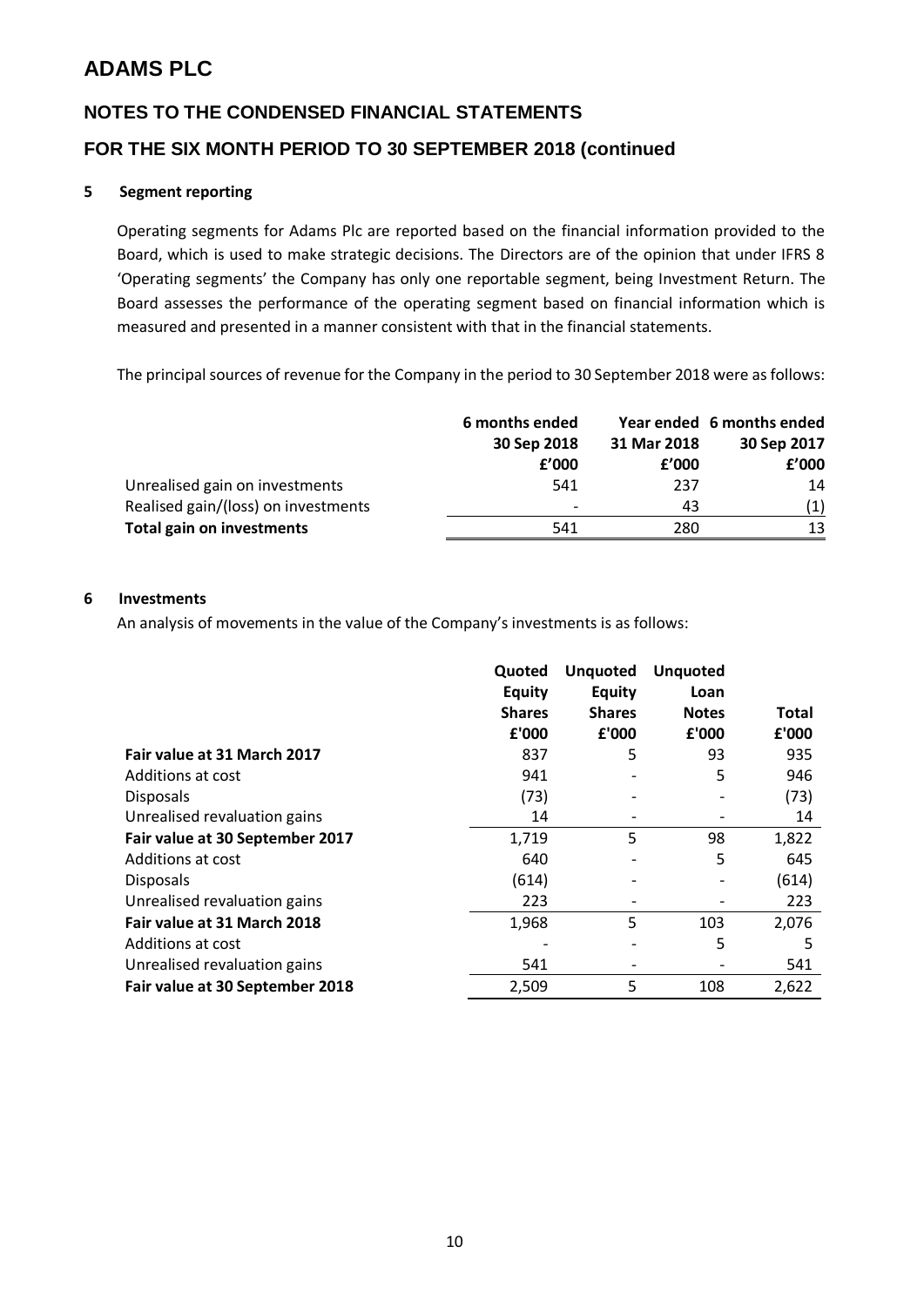### **NOTES TO THE CONDENSED FINANCIAL STATEMENTS**

### **FOR THE SIX MONTH PERIOD TO 30 SEPTEMBER 2018 (continued**

#### **7 Trade and other receivables**

|             | As at       | As at       | As at       |
|-------------|-------------|-------------|-------------|
|             | 30 Sep 2018 | 31 Mar 2018 | 30 Sep 2017 |
|             | £'000       | f'000       | f'000       |
| Prepayments | b           |             |             |
|             | h           |             |             |

The carrying amount of trade and other receivables approximates to their fair value.

#### **8 Trade and other payables**

|                                     | As at                      | As at | As at |             |
|-------------------------------------|----------------------------|-------|-------|-------------|
|                                     | 31 Mar 2018<br>30 Sep 2018 |       |       | 30 Sep 2017 |
|                                     | £'000                      | f'000 | £'000 |             |
| Trade payables                      | 13                         |       | 13    |             |
| <b>Accruals and other creditors</b> | 19                         | 13    | 10    |             |
|                                     | 32                         | 21    | 23    |             |

The carrying amount of trade and other payables approximates to their fair value.

#### **9 Share capital and share premium**

| <b>Ordinary shares</b>                                                                                          | <b>Number of</b><br>shares issued and<br>fully paid up | <b>Share</b><br>capital<br>£'000 | <b>Share</b><br>premium<br>£'000 |
|-----------------------------------------------------------------------------------------------------------------|--------------------------------------------------------|----------------------------------|----------------------------------|
|                                                                                                                 |                                                        |                                  |                                  |
| <b>At 1 April 2017</b>                                                                                          | 41,276,616                                             | 636                              | 783                              |
| Issue of shares                                                                                                 | 41,276,616                                             | 365                              | 618                              |
| At 30 September 2017                                                                                            | 82,553,232                                             | 1,001                            | 1,401                            |
| Issue of shares                                                                                                 |                                                        |                                  |                                  |
| At 31 March 2018                                                                                                | 82,553,232                                             | 1,001                            | 1,401                            |
| Redenomination of share capital<br>Elimination of foreign currency reserve<br>Reclassification of share premium | -                                                      | (175)                            | 175<br>(244)<br>(1, 332)         |
| At 30 September 2018                                                                                            | 82,553,232                                             | 826                              |                                  |

On 10 August 2018, a special resolution was passed authorising the par value of the Company's Ordinary Shares to be redenominated from €0.01 to £0.01. On that same date, resolutions were also passed that £244,000 of share premium be cancelled and applied to eliminate the Foreign Currency Translation Reserve and that the remaining balance on the Company's share premium account be reclassified as distributable reserves.